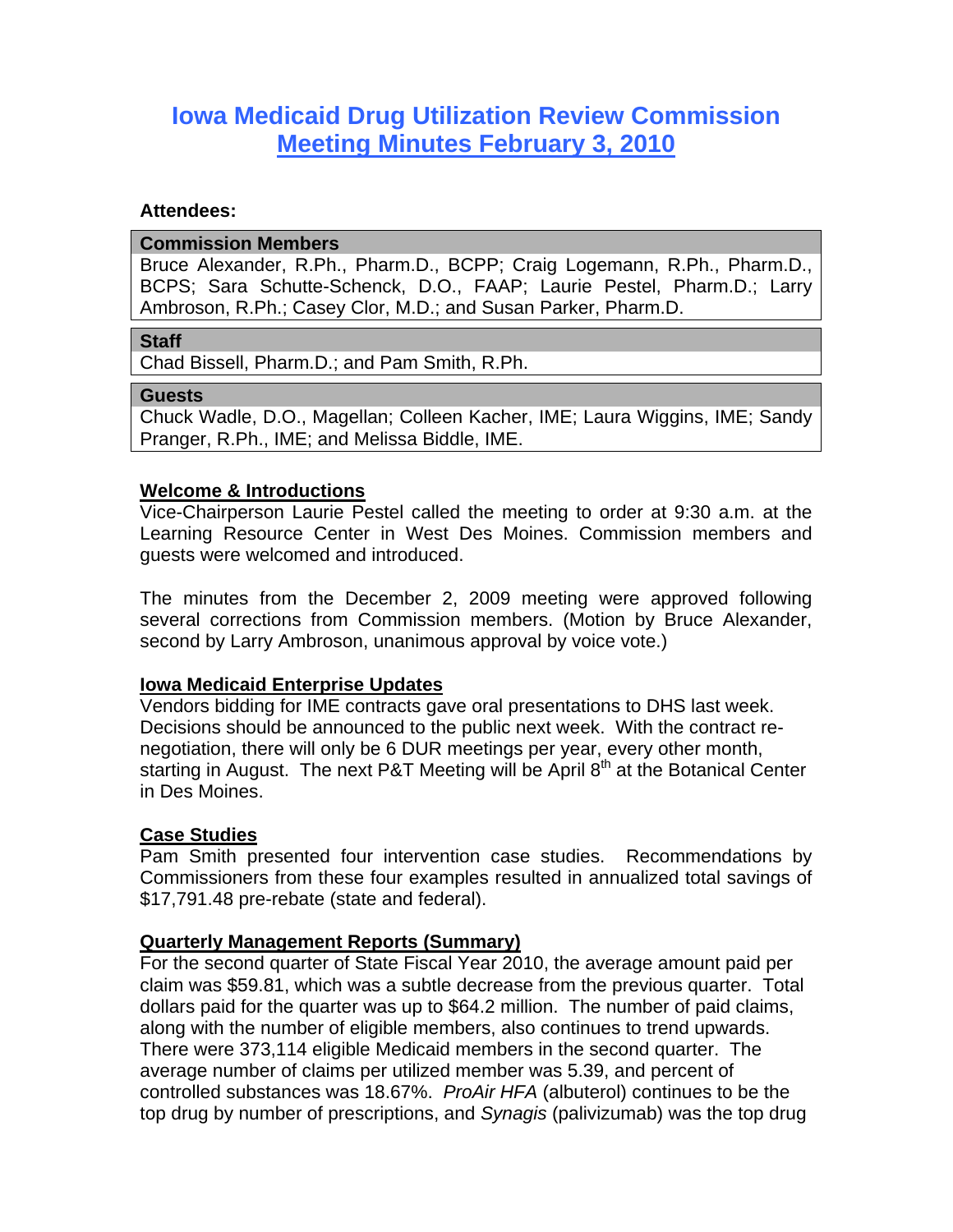by dollars spent. Brand single source drugs made up 22.87% percent of paid claims, while generic utilization was up to 72.11%. Lastly, the average amount paid per generic claim was \$13.09.

# **Annual Smoking Cessation Report**

The Commission was presented with a copy of the current year's draft report, which had been updated with their additional recommendations from the last meeting. Larry Ambroson motioned that this finalized version be forward to the Department of Human Services. Craig Logemann seconded, and the motion passed with no objections.

# **Public Comment**

Rose Mullen, Outcome Liaison Consultant and Dr. Donna Bahls, Lecture Bureau Speaker, representing Eli Lilly spoke of *Cymbalta* and fibromyalgia PA criteria. Nancy Bell from Pfizer spoke about fibromyalgia PA criteria. Kristin Crouch from Forest Labs spoke about *Savella* and fibromyalgia criteria. Sarah Sullivan from Merck reviewed the American Association of Clinical Endocrinologists consensus statement regarding DPP-4 Inhibitors.

# **Pro-DUR Edits**

*Armodafinil – Proposed Age Limit:* On August 1, 2007, the DUR Commission voted in favor of following an age restriction per the package insert of modafinil *(Provigil)* restricting use to members 16 years of age and older to prevent offlabel use. Since implementation, there have been no issues regarding the age edit on modafinil. There have been several requests for off-label use of the drug in children to treat ADHD. To prevent off label use of amodafinil *(Nuvigil),* it is being proposed to add an age edit to restrict use to members 17 years of age and older. This was the second review of this topic, and the Commission had no further comments. This will now be forwarded to DHS.

# **PA Criteria**

**PEG 3350 Utilization:** Pam Smith followed up on the days supply edit that had been placed on PEG 3350 to allow for the colonoscopy in children. A review of claims for the past six months identified only one member using this drug for something other than a colonoscopy. Calls were made to the pharmacy and the doctor's office, and they've been asked to correct this. It has not been filled since November 2009.

*Biologicals for Arthritis:* The Commission reviewed the prior authorization criteria as follows:

*Prior authorization is required for biologicals used for arthritis.* 

*Payment will be considered following an inadequate response to a preferred disease modifying antirheumatic drug such as hydroxychloroquine, sulfasalazine, methotrexate, leflunomide, or minocycline.*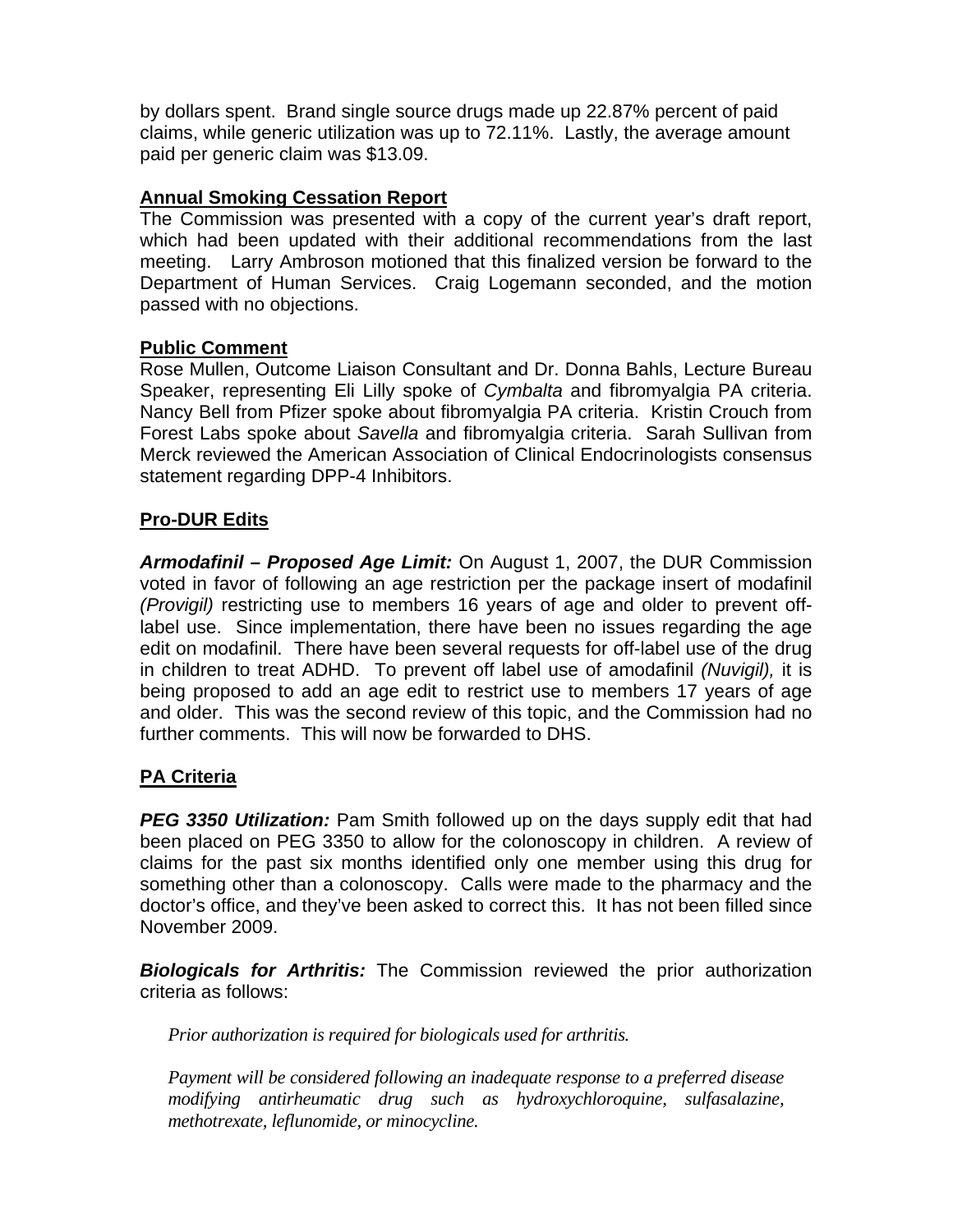*Prior authorization is required for all non-preferred biologicals for arthritis as*  indicated on the Iowa Medicaid Preferred Drug List beginning the first day of *therapy.* 

*Payment for non-preferred biologicals for arthritis will be considered only for cases in which there is documentation of a previous trial and therapy failure with a preferred agent.*

As this was the second review of these criteria and the Commission had no further comment, this will now be forwarded to DHS.

*DPP-4 Inhibitors:* The Commission reviewed the prior authorization criteria as follows:

*Prior Authorization is required for dipeptidyl peptidase-4 (DPP-4) inhibitors. Payment will be considered under the following conditions:* 

*1) A diagnosis of Type 2 diabetes mellitus,* 

*2) Patient is 18 years of age or older,* 

*3) The patient has not achieved HbgAlC goals using a combination of two or more antidiabetic medications (metformin, sulfonyulurea, thiazolidinedione, or insulin) at maximum tolerated doses unless otherwise contraindicated.* 

*Initial authorizations will be approved for six months; additional prior authorizations will be considered on an individual basis after review of medical necessity and documented improvement in HbgAlC since the beginning of the initial prior authorization period.* 

As this was the second review of these criteria and the Commission had no further comment, this will now be forwarded to DHS.

*Lidocaine Patch:* The Commission reviewed the prior authorization criteria as follows:

*Prior authorization is required for topical lidocaine patches (Lidoderm). Payment will be considered for a diagnosis of pain associated with post-herpetic neuralgia following a previous treatment failure with a preferred agent at therapeutic dose from one of the following: tricyclic antidepressant, opioid, or gabapentin. A maximum of 30 patches may be dispensed with the initial prescription to determine efficacy.* 

In addition, the commission decided to limit the quantity to 30 patches for the first fill, and also limit to 90 patches per 30 days. There will be no limit on duration of therapy, however, as post-herpetic neuralgia is a chronic condition. As this was the second review of these criteria and the Commission had no further comment, this will now be forwarded to DHS.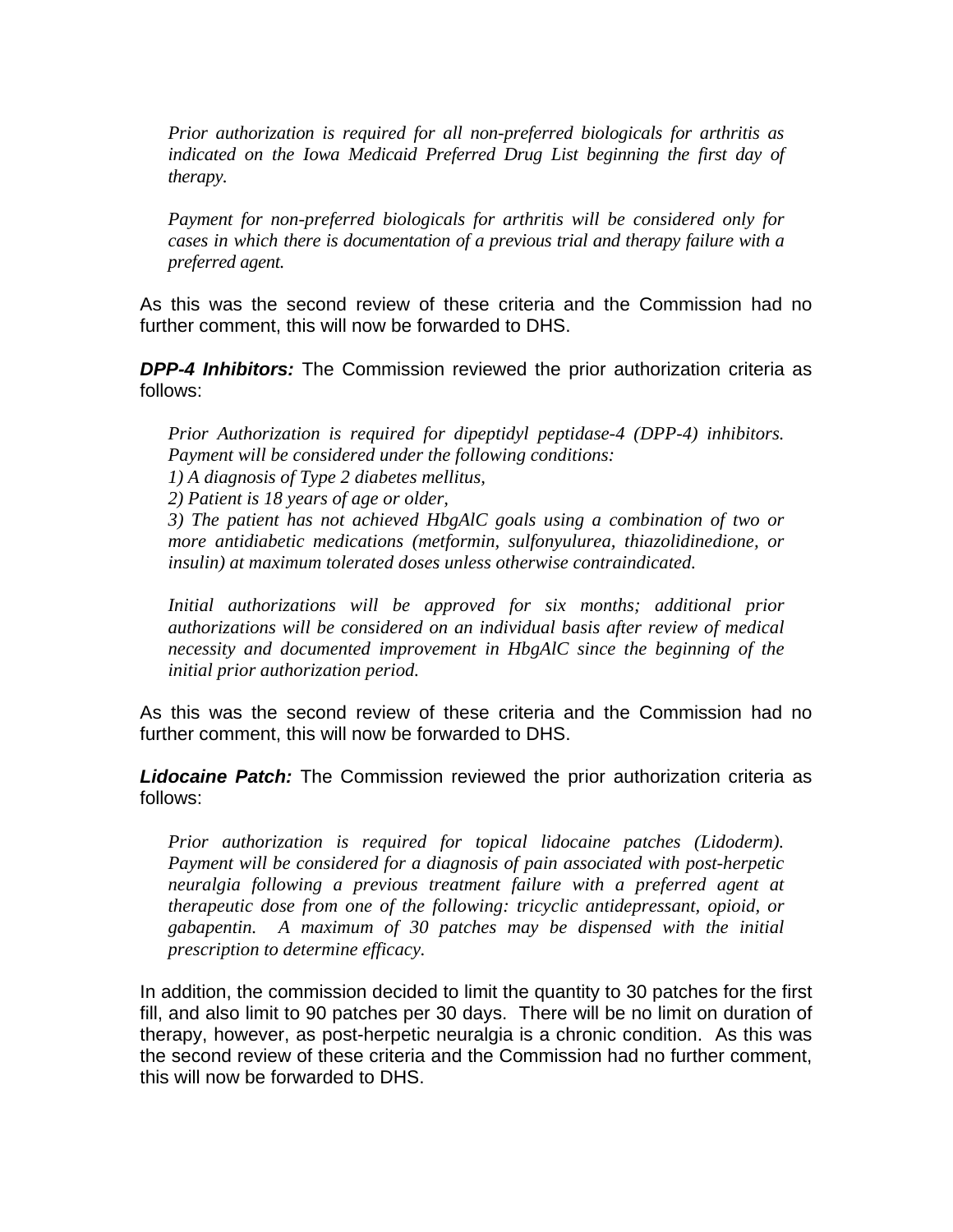*Ergotamine Derivatives:* The Commission reviewed the prior authorization criteria as follows:

*Prior authorization is required for preferred ergotamine derivatives used for migraine headache treatment for quantities exceeding 18 unit doses of tablets, injections, or sprays per 30 days. Payment for ergotamine derivatives for migraine headache treatment beyond this limit will be considered on an individual basis after review of submitted documentation. Prior authorization will be required for all non-preferred ergotamine derivatives beginning the first day of therapy. Payment for non-preferred Ergotamine agents will be authorized only for cases in which there is documentation of previous trial and therapy failure with a preferred agent. For consideration, the following information must be supplied:* 

- *1. The diagnosis requiring therapy.*
- *2. Documentation of current prophylactic therapy or documentation of previous trials and therapy failures with two different prophylactic medications.*

It was proposed that these criteria be removed due to low utilization of this category and higher utilization of Triptans for acute treatment of migraine. For SFY 2009, there was one approved PA out of a total of 5 PA requests. Six months after removal of the PA, a follow-up will be done to monitor utilization of this drug class. As this was the second review of these criteria and the Commission had no further comment, this will now be forwarded to DHS.

*Cymbalta, Lyrica, Savella:* The Commission reviewed the prior authorization criteria as follows:

*Prior Authorization is required for duloxetine (Cymbalta), pregabalin (Lyrica), and milnacipran (Savella). Payment will be considered under the following conditions:* 

*1. A diagnosis of fibromyalgia (Cymbalta, Lyrica, and Savella)* 

- *a. a trial and therapy failure at a therapeutic dose with three drugs from any of the following: tricyclic antidepressant, muscle relaxant, SSRI, tramadol or gabapentin, WITH*
- *b. documented non-pharmacolgic therapies (cognitive behavior therapies, exercise etc.), AND*
- *c. documentation of a previous trial and therapy failure at a therapeutic dose with Savella, when Cymbalta and Lyrica are requested.*
- *2. A diagnosis of post-herpetic neuralgia (Lyrica) The patient must have previous trials and therapy failure at therapeutic doses with at least two of the following agents: tricyclic antidepressant, topical lidocaine, valproate, carbamazepine, or gabapentin.*
- *3. A diagnosis of diabetic peripheral neuropathy (Cymbalta and Lyrica) The patient must have previous trials and therapy failure at therapeutic doses with at least two of the following agents: tricyclic antidepressant, topical lidocaine, tramadol, or gabapentin.*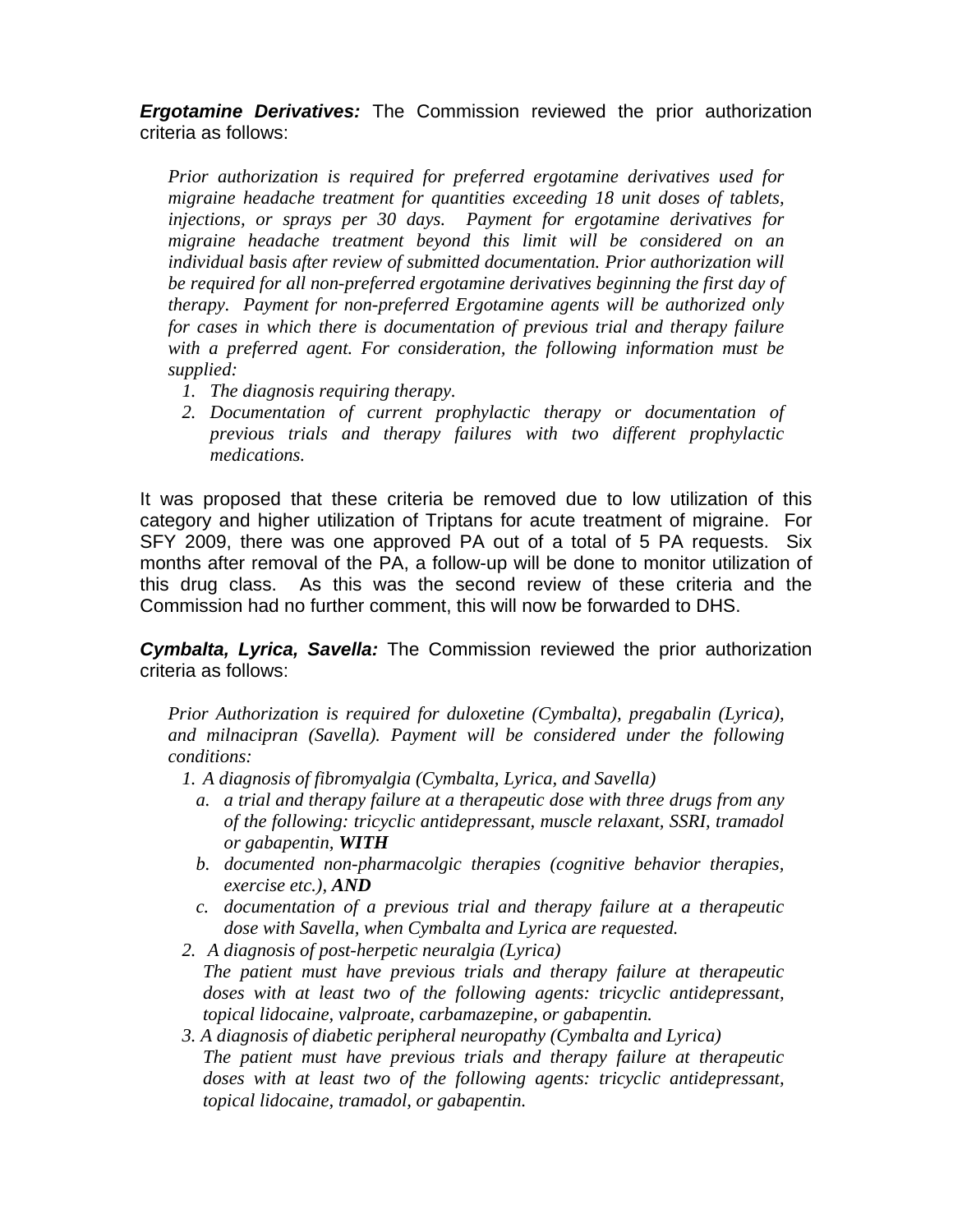- *4. A diagnosis of partial onset seizures, as adjunct therapy (Lyrica)*
- *5. A diagnosis of major depressive disorder or generalized anxiety disorder (Cymbalta)*

The Commission members thought the preferred medications should be listed on the PA form for the convenience of prescribers. The draft PA form will be brought to the next meeting.

#### **Public Comment**

There were no speakers in this public comment section.

### **Focus Studies**

*Abilify for Depression without Antidepressants:* The purpose of this study was to determine the extent to which aripiprazole *(Abilify)* is being used as monotherapy to treat major depression. At a recent DUR Commission meeting, some concern was expressed as to the possibility that providers were using aripiprazole to treat MDD as monotherapy instead of as adjunctive therapy. This was based on observations made during profile reviews and observations in practice. An analysis was performed looking at paid pharmacy claims over a six month time period (3/1/09 through 8/31/09) to identify members using aripiprazole with and without SSRIs or SNRIs concurrently. For those identified as using aripiprazole as monotherapy, anyone with a diagnosis for schizophrenia or bipolar disorder was removed. Concurrent therapy was defined as having two or more fills for aripiprazole while also receiving prescriptions for an SSRI or an SNRI. A total of 3,078 unique members were identified as using aripiprazole for depression, of which 1,974 used a SSRI or SNRI in combination, and 1104 (36%) were using aripiprazole (*Abilify*) as monotherapy. Forty-three of those 1,104 members were using a drug from the Tricyclic Antidepressant or MAO Inhibitor PDL category. At the December 2009 DUR meeting, it was requested the data be re-run, removing members with a diagnosis of generalized anxiety disorder, members using a mood stabilizer (lamotrigine, levetiracetam, divalproex, carbamazepine, topiramate, oxcarbazepine, and/or lithium), and to look to see if other antipsychotic medications are being used. Of the 1,104 members originally identified in the initial study, only 1,006 members were currently eligible when the data was re-run. One-hundred-sixty-four (164) of these members were identified as not meeting any of the criteria for use of aripiprazole (*Abilify)* based on their medical claims data. Letters will be sent to their prescribers. Dr. Casey Clor suggested that they be reminded that *Abilify* is very expensive compared to other alternatives. The letter could suggest other more cost efficient options they might prescribe instead.

*Off-Label Utilization of Cholinomimetics:* The purpose of this study was to determine the extent to which drugs approved for the treatment of Alzheimer's dementia are being used for off-label indications. In June 2007, the DUR Commission recommended to the Department that an age edit be placed on the cholinomimetic drugs used for Alzheimer's dementia due to the high prevalence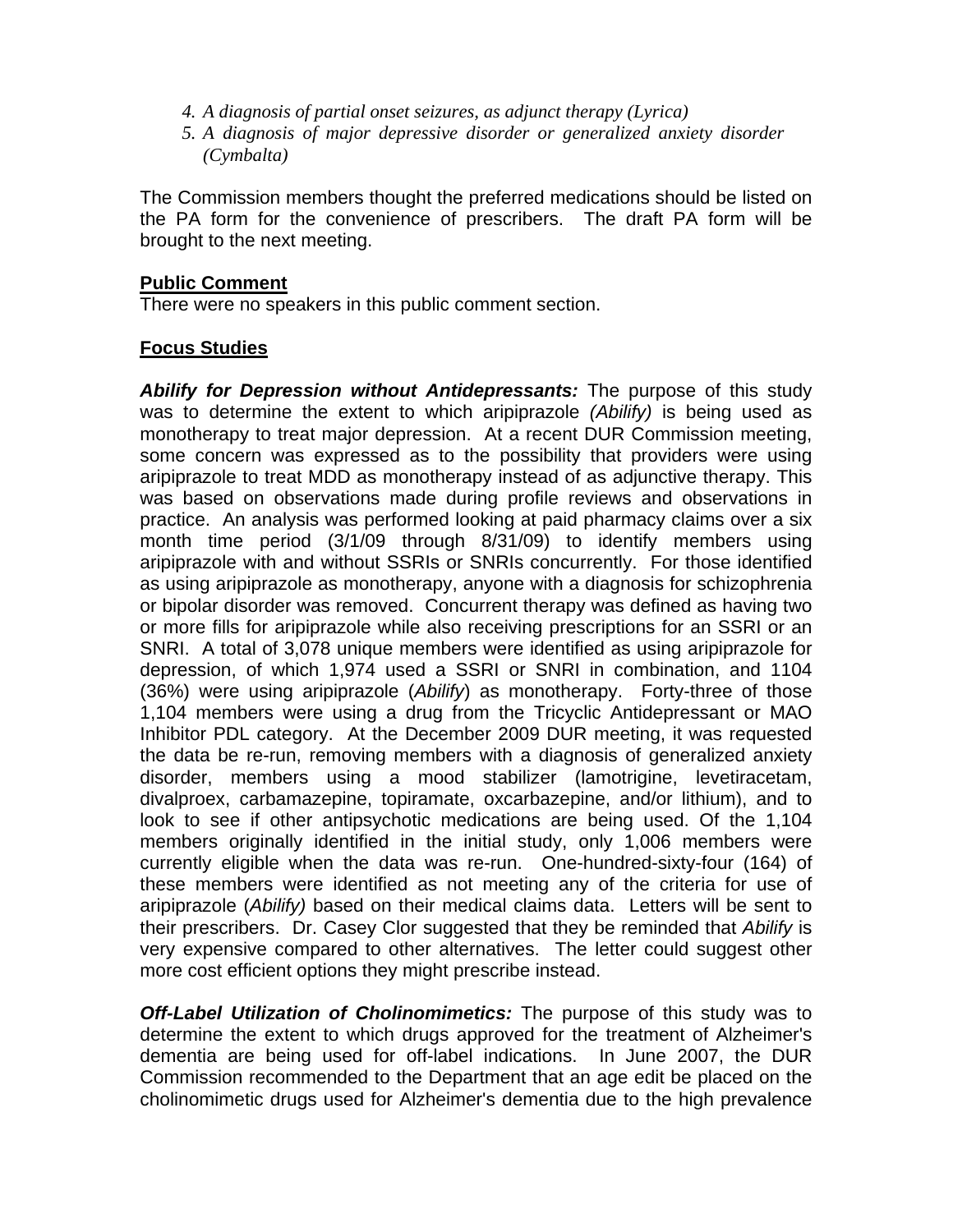of off-label use in young members for diagnoses such as traumatic brain injury and autism. Since July 30 2007, claims for members under 40 years of age have required a prior authorization. These have been dealt with on a case-by-case basis. For those over 40 years of age, claims for cholinomimetics, specifically *Aricept* (donepezil) and *Namenda* (memantine), which are preferred drugs on the Preferred Drug List, have paid without a review of the member's diagnosis. Both drugs have been used off label in the treatment of attention-deficit/hyperactivity disorder (ADHD); behavioral syndromes in dementia; Lewy body dementia; treatment of mild-to-moderate vascular dementia; mild cognitive impairment; traumatic brain injury; autism; and stroke. A pharmacy claims analysis was performed looking at paid, non-reversed pharmacy claims between 6-1-09 and 11-30-09. Members who had two or more claims for *Aricept* (donepezil) and/or *Namenda* (memantine) were identified. A search of these members' medical claims histories was done to look for diagnosis codes corresponding with Alzheimer's dementia, dementia (senile, pre-senile, vascular, etc), amnestic disorder, and frontotemporal dementia. One-hundred-fifteen (115) unique members met the search criteria. Eighty-five (85) of them were found to have an off-label diagnosis in their pharmacy claims history. Their prescribers will be contacted. This topic will also appear as an article in an upcoming DUR Digest under a "dementia" header as requested.

*Utilization of Multiple Oral Anti-Diabetic Agents without Use of Insulin:* The purpose of this study was to determine the number of members using three or more oral anti-diabetic medications concurrently. Based on observations made during member-specific profile reviews, it was suspected that many Iowa Medicaid members with type 2 diabetes were prescribed multiple oral antidiabetic products in various combinations as opposed to adding insulin after one or two oral medications failed to achieve glycemic goals. An analysis was performed looking at paid pharmacy claims over a three month time period (9/1/09 through 11/30/09). Members who were using multiple oral anti-diabetic agents were identified. Seventy-eight (78) unique members were identified as using 3 or more anti-diabetic active ingredients concurrently. None of them were taking insulin, and only 2 had claims for Byetta in their profiles. Letters will be sent to the prescribers of members on 4 or 5 anti-diabetic agents concurrently. This topic will also appear as an article in the DUR Digest.

*Cholesterol-Lowering Medication Pre- and Post-MI:* The purpose of this study was to determine the extent to which members at high risk for coronary heart disease events are being treated for dyslipidemia, and of those being treated, how compliant these members are with their drug regimen. Similar to other studies that have been performed by the Iowa DUR Commission looking at adherence to professional guidelines for post-MI patients, we were interested in looking to see how many Iowa Medicaid Members were being treated with a cholesterol lowering agent following a new diagnosis of MI, unstable angina, and/or acute coronary syndrome. Additionally, the report showed how compliant those members were with their medication regimen. A report was run looking at Iowa Medicaid members who had constant eligibility between 12/1/06 and 11/30/09. An analysis of their pharmacy claims history and medical claims history